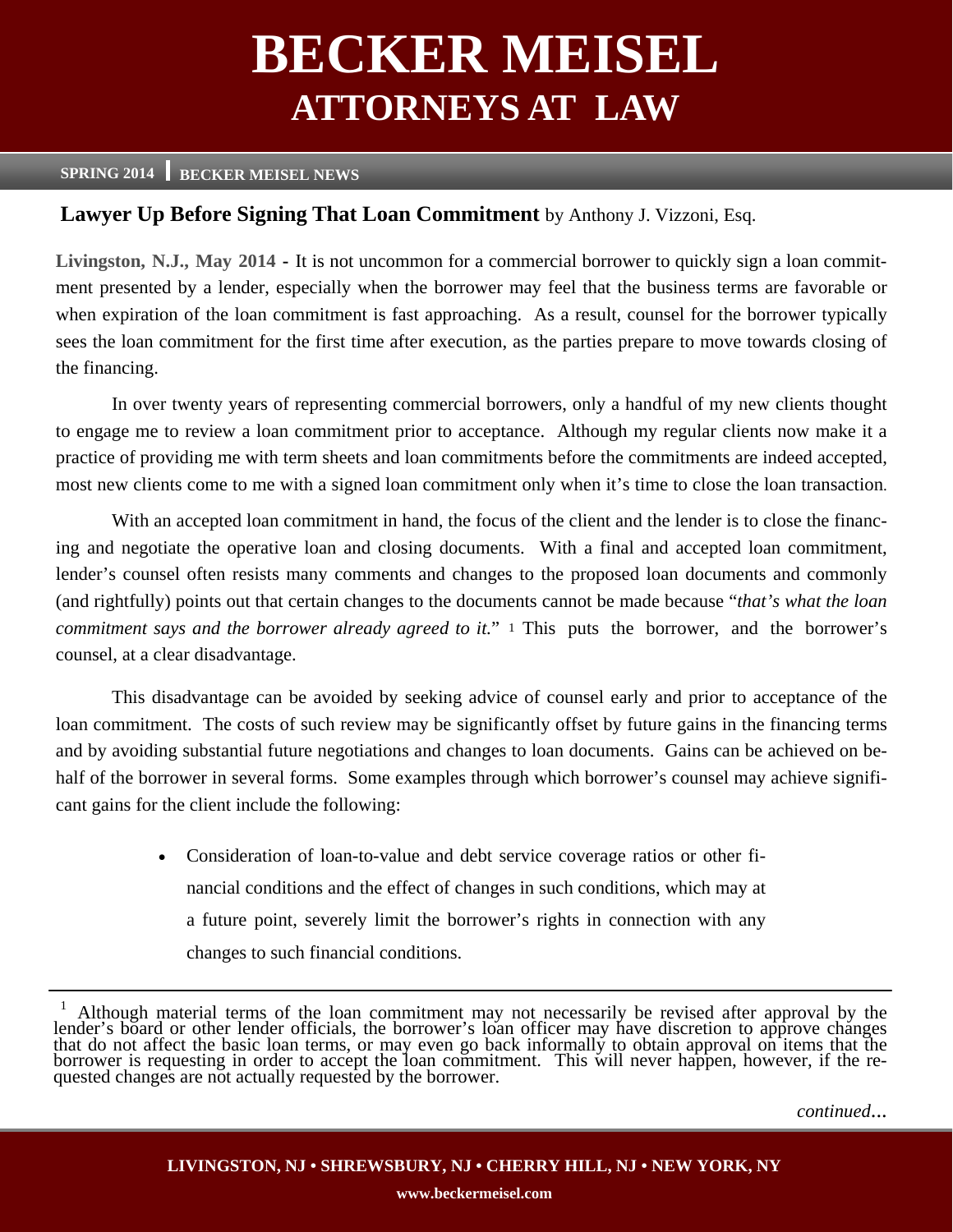## **Lawyer Up** *continued*...

- Minimizing personal guarantees based on factors such as ownership interests in the borrowing entity, environmental conditions, or malfeasance on the part of lender's employees.
- Minimizing the impact of engineering or environmental studies that the lender may wish to undertake, especially regarding hiring professionals that may have regulatory reporting requirements as part of their licensing requirements.
- Minimizing insurance coverage requirements that may be overbearing or not applicable to the financing in question.
- Addressing overly burdensome closing requirements that may be difficult or even impossible to meet.
- Dealing with building compliance or zoning issues as a condition to closing.
- Avoiding cross default provisions with other debt, especially when ownership interests in the borrower and other entities may differ.
- Consideration of consequences of financing as to future sale of the property, such as addition of debt assumability provisions, especially if the debt provides for very favorable terms.
- Recognizing transfers to family members for estate purposes or other purposes without such transfers triggering default provisions.

Several lenders also provide term sheets, which describe the terms of financing that a lender may have in mind prior to obtaining formal lender approval and issuing a loan commitment. Term sheets provide an excellent opportunity to negotiate terms as the term sheet is issued prior to the lender's official approving body signing off on the loan, thus providing a window of opportunity to get the borrower's counsel's comments in front of the approving body and ultimately in the final loan commitment.

**www.beckermeisel.com**